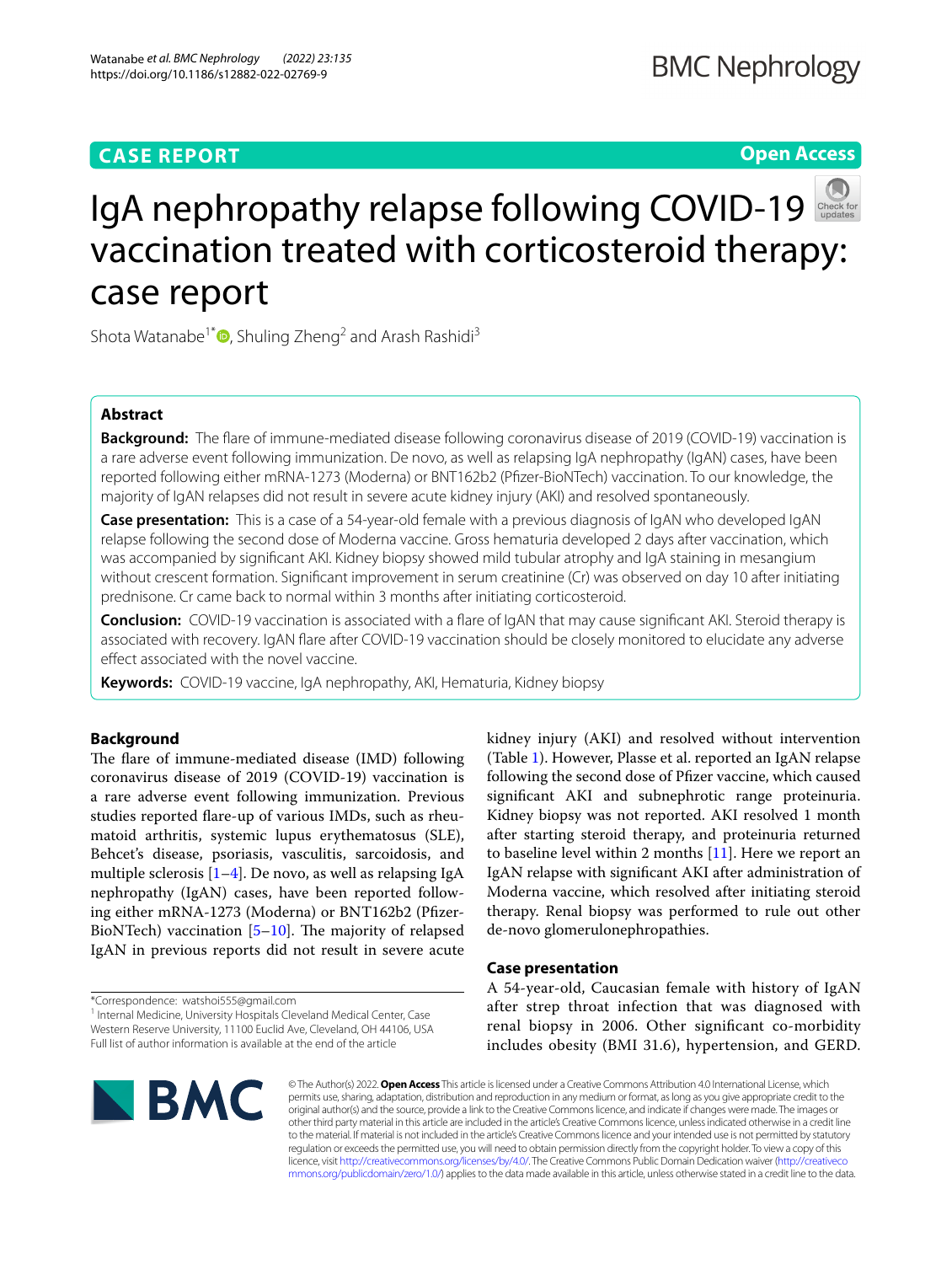| Author           |     |    |            | Age (Years) Sex Manufacture Dose (1 <sup>st</sup> /2 <sup>nd</sup> ) | Time between<br>vaccine and<br>onset (days) | Presentation Pathology |             | <b>Treatment</b> | Response                                                         |
|------------------|-----|----|------------|----------------------------------------------------------------------|---------------------------------------------|------------------------|-------------|------------------|------------------------------------------------------------------|
| <b>Gul Rahim</b> | 52  | F  | Pfizer     | 2nd                                                                  | <1                                          | GH, AKI                | N/A         | None             | Remission of GH in<br>less than 1 week                           |
| Negrea           | 38  | F  | Pfizer     | 2 <sup>nd</sup>                                                      | <1                                          | GH, SRP                | N/A         | None             | Remission of GH<br>after 3 days                                  |
|                  | 38  | F  | Pfizer     | 2 <sup>nd</sup>                                                      | <1                                          | GH                     | N/A         | None             | Remission of GH<br>after 3 days                                  |
| Perrin           | 22  | M  | Moderna    | 1 <sup>st</sup>                                                      | $\overline{2}$                              | GH                     | N/A         | None             | Remission of GH                                                  |
|                  | 41  | F. | Pfizer     | 1 <sup>st</sup>                                                      | $\mathfrak{D}$                              | <b>GH</b>              | N/A         | None             | Remission of GH                                                  |
|                  | 27  | F  | Pfizer     | $2^{nd}$                                                             | $\overline{2}$                              | GH                     | N/A         | None             | Remission of GH                                                  |
| <b>Plasse</b>    | N/A |    | N/A Pfizer | 2 <sup>nd</sup>                                                      | $5$ to $6$                                  | GH, SRP, AKI           | N/A         | Corticosteroids  | Remission of GH,<br>AKI after 1 month,<br>SRP within<br>2 months |
|                  | N/A |    | N/A Pfizer | 2 <sup>nd</sup>                                                      |                                             | GH                     | N/A         | None             | Remission of GH<br>after 3 days                                  |
| <b>This Case</b> | 54  | F  | Moderna    | 2 <sup>nd</sup>                                                      | $\overline{2}$                              | GH, SRP, AKI           | Active IgAN | Corticosteroids  | Remission of GH<br>after 2 days, AKI in<br>3 months              |

# <span id="page-1-0"></span>**Table 1** IgAN relapses following COVID-19 vaccination

*Abbreviations: AKI* Acute Kidney Injury, *GH* Gross Hematuria, *SRP* Subnephrotic Range Proteinuria

She had no prior documented infection with COVID-19. She was on enalapril 20 mg daily, hydrochlorothiazide 12.5 mg daily, and propranolol 120 mg daily. Her baseline creatinine level (Cr) was 1.2 (eGFR 46 mL/  $min/1.73m<sup>2</sup>$ ). Urinalysis was positive for 2+protein, 3+blood, and red blood cell (RBC) 15 /high-power field (HPF). The total urine protein to Cr ratio was 1.03.

Two days after receiving the second Moderna vaccine, she developed gross hematuria that resolved spontaneously after 2 days. Vital sign upon examination: body temperature 36.5 °C, blood pressure 122/88 mmHg, heart rate 78 beats/minute. Physical exam was unremarkable without lower extremity edema. Follow-up Cr increased to 3.04 (eGFR 16 mL/min/1.73m $^2$ ) approximately one week after vaccination. The urinalysis showed  $1+$  protein,  $3+$  blood, RBC 50/ HPF. The total urine protein to Cr ratio was 0.67. The renal ultrasound was unremarkable. Repeat kidney biopsy showed mild interstitial fbrosis and tubular atrophy without crescent formation (Fig. [1a](#page-2-0)). Immunofuorescence analysis showed weak IgA staining in mesangium (Fig. [1b](#page-2-0)). IgG staining was negative (Fig. [1](#page-2-0)c). Electron microscopy revealed some mesangial electron-dense deposits (Fig. [1d](#page-2-0)). Diferential diagnosis included IgAN relapse, other de-novo glomerulonephropathies, urinary tract hemorrhage with obstruction, and urinary tract infection, among other causes of hematuria and AKI; however, given her history and kidney biopsy result, IgAN relapse was thought to be the most likely cause.

She was started on prednisone 60 mg daily. Cr level improved to 1.9 after 10 days, at which point prednisone was decreased to 40 mg daily. Thereafter prednisone was tapered down gradually over 2 months. Serum Cr recovered to 1.07 approximately 3 months after starting the steroid therapy. Patient tolerated the treatment without signifcant adverse efect.

# **Discussion**

Here we report a case of IgAN relapse with signifcant AKI following COVID-19 vaccination that resolved after initiating steroid therapy. In accord with previously reported cases, gross hematuria occurred within a week after vaccination and resolved without intervention. The natural course of AKI due to IgAN following COVID-19 vaccination is unknown, but this case took a longer period for AKI to resolve compared to the case reported by Plasse et al. [\[11](#page-3-4)]. The efficacy of steroid therapy remains inconclusive; nevertheless, AKI seems to be reversible as in the cases thar are not related to COVID-19 vaccination. The previous retrospective study conducted by Kveder et al. in 2009, involving 584 adult patients, showed that all cases of AKI associated with IgAN and macroscopic hematuria resolved at a median follow-up of 15 months regardless of treatment status [[12](#page-3-5)].

The pathogenesis of IgAN flare-up after COVID-19 vaccination is yet to be elucidated. The RNA vaccine has been shown to elicit antigen-specific,  $CD4^+$  and  $CD8^+$ T-cell responses producing multiple cytokines, including Interferon-ɣ, Tumor necrosis factor-α, and Interleukin-2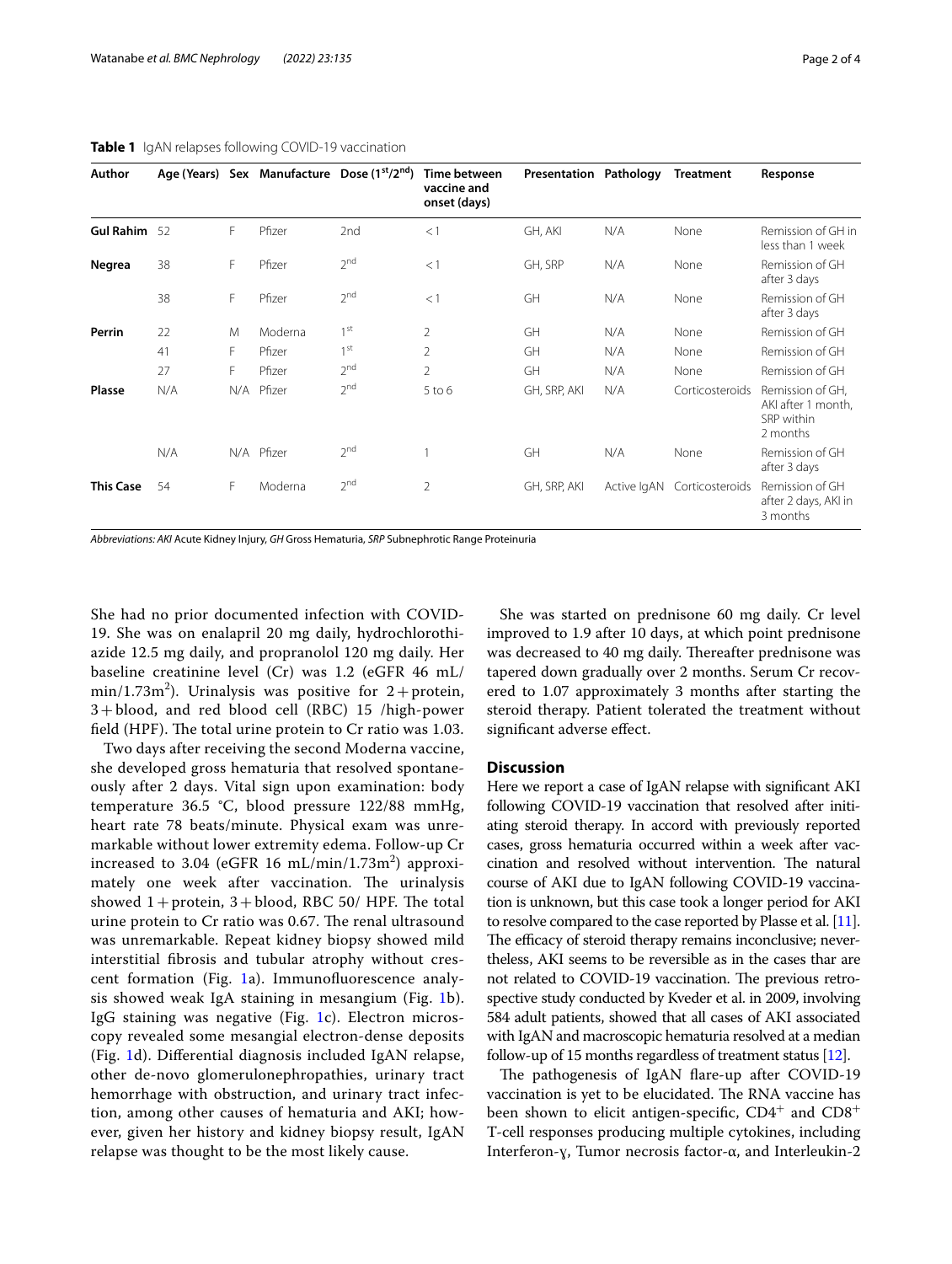

<span id="page-2-0"></span>electron-dense deposits, especially underneath paramesangial basement membranes (white arrow). Bar=1 μm

in animal studies [[13\]](#page-3-6). A previous study showed early serum IgA rise after COVID-19 vaccination [\[14](#page-3-7)]. Hyperresponsiveness of IgA1 antibody was documented among those who developed IgAN flare following flu vaccine [[15\]](#page-3-8). Similarly, COVID-19 vaccination may induce IgAN fare via IgA1 hyperresponsiveness to systemic cytokine.

# **Conclusion**

IgAN relapse with signifcant AKI is associated with COVID-19 vaccination, and systemic steroid therapy is associated with recovery. IgAN exacerbation after COVID-19 vaccination should be closely monitored to elucidate any adverse efect related to the novel vaccine.

#### **Abbreviations**

AKI: Acute kidney injury; COVID-19: Coronavirus disease of 2019; Cr: Creatinine; eGFR: Estimated glomerular fltration rate; HPF: High-power feld; IgAN: IgA nephropathy; IMD: Immune-mediated disease; RBC: Red blood cell; SLE: Systemic lupus erythematous.

# **Supplementary Information**

The online version contains supplementary material available at [https://doi.](https://doi.org/10.1186/s12882-022-02769-9) [org/10.1186/s12882-022-02769-9](https://doi.org/10.1186/s12882-022-02769-9).

**Additional fle 1.**

#### **Acknowledgements**

The part of this manuscript has been presented as a poster presentation during Kidney Week 2021 organized by American Society of Nephrology.

#### **Authors' contributions**

SW reviewed the data and wrote the manuscript. SZ performed the histological examination of the kidney.

AR saw, examined, and made clinical decisions for the patient. All authors read and approved the fnal manuscript.

# **Funding**

The authors declare that they have no sources of funding for the research.

#### **Availability of data and materials**

Serum chemistry and urine study data used in this case report are available in the supplementary material.